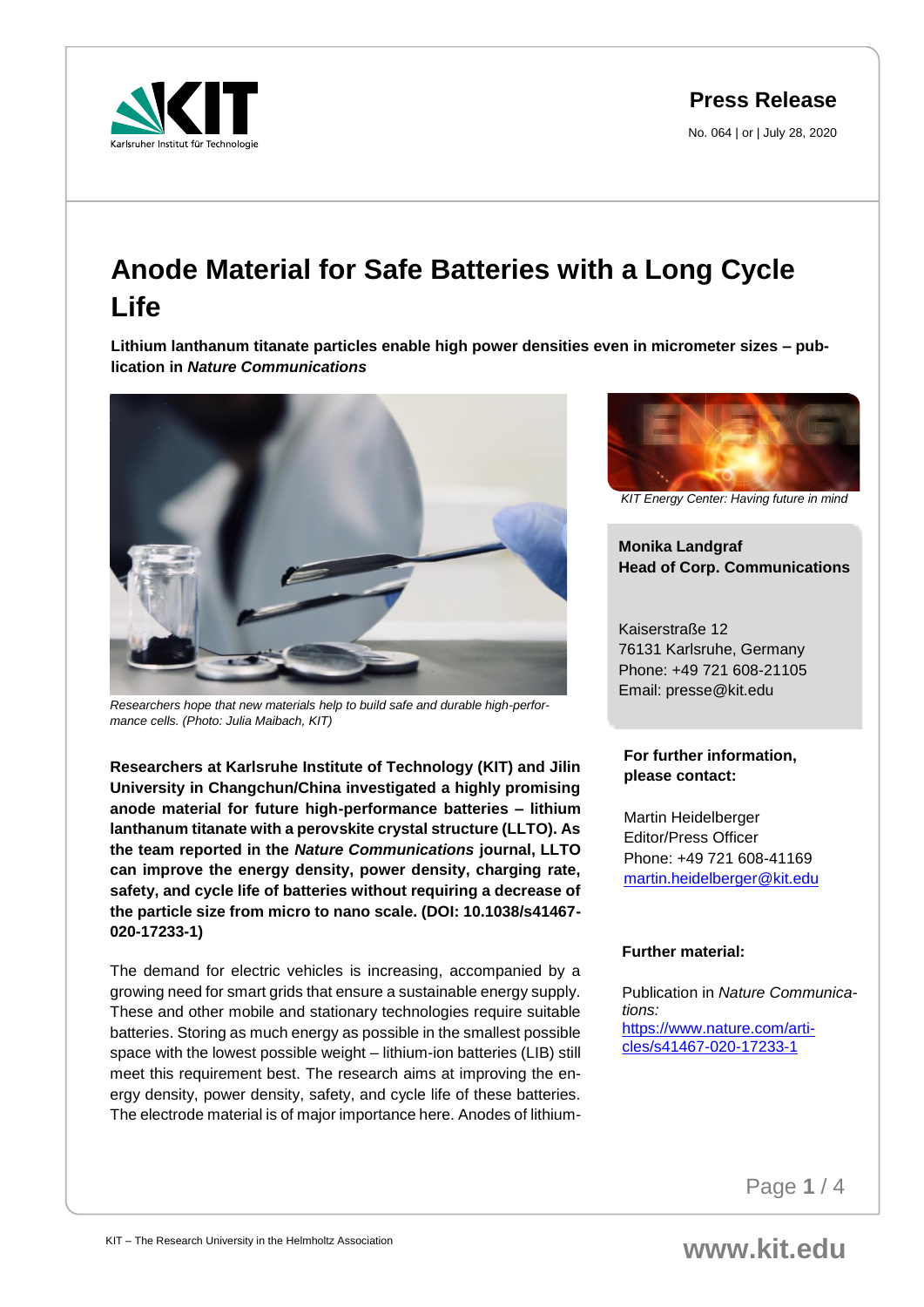

ion batteries consist of a current collector and an active material applied to it that stores energy in the form of chemical bonds. In most cases, graphite is used as the active material. However, negative electrodes made of graphite have a low charging rate. Moreover, they are associated with safety issues. Among the alternative active materials, lithium titanate oxide (LTO) has already been commercialized. Negative electrodes with LTO present a higher charging rate and are considered to be safer than those made of graphite. The drawback is that lithium-ion batteries with lithium titanate oxide tend to have a lower energy density.



*Schematic representation of the perovskite crystal structure of lithium lanthanum titanate. (Illustration: Fei Du/Jilin University)*

The team around Professor Helmut Ehrenberg, head of the Institute for Applied Materials – Energy Storage Systems (IAM-ESS) of KIT, now investigated another highly promising anode material: lithium lanthanum titanate with a perovskite crystal structure (LLTO). According to the study, which was carried out in collaboration with scientists from Jilin University in Changchun (China) and other research institutes in China and Singapore, LLTO anodes have a lower electrode potential compared to commercialized LTO anodes, which allows for a higher cell voltage and a higher capacity. "Cell voltage and storage capacity ultimately determine the energy density of a battery," explains Ehrenberg. "In the future, LLTO anodes might be used to build particularly safe high-performance cells with a long cycle life." The study contributes to the work of the research platform for electrochemical storage, CELEST (Center for Electrochemical Energy Storage Ulm & Karlsruhe), one of the largest battery research platforms worldwide, which also includes the POLiS excellence cluster.

Besides energy density, power density, safety and cycle life, the charging rate is another determining factor for the suitability of a battery for demanding applications. In principle, the maximum discharge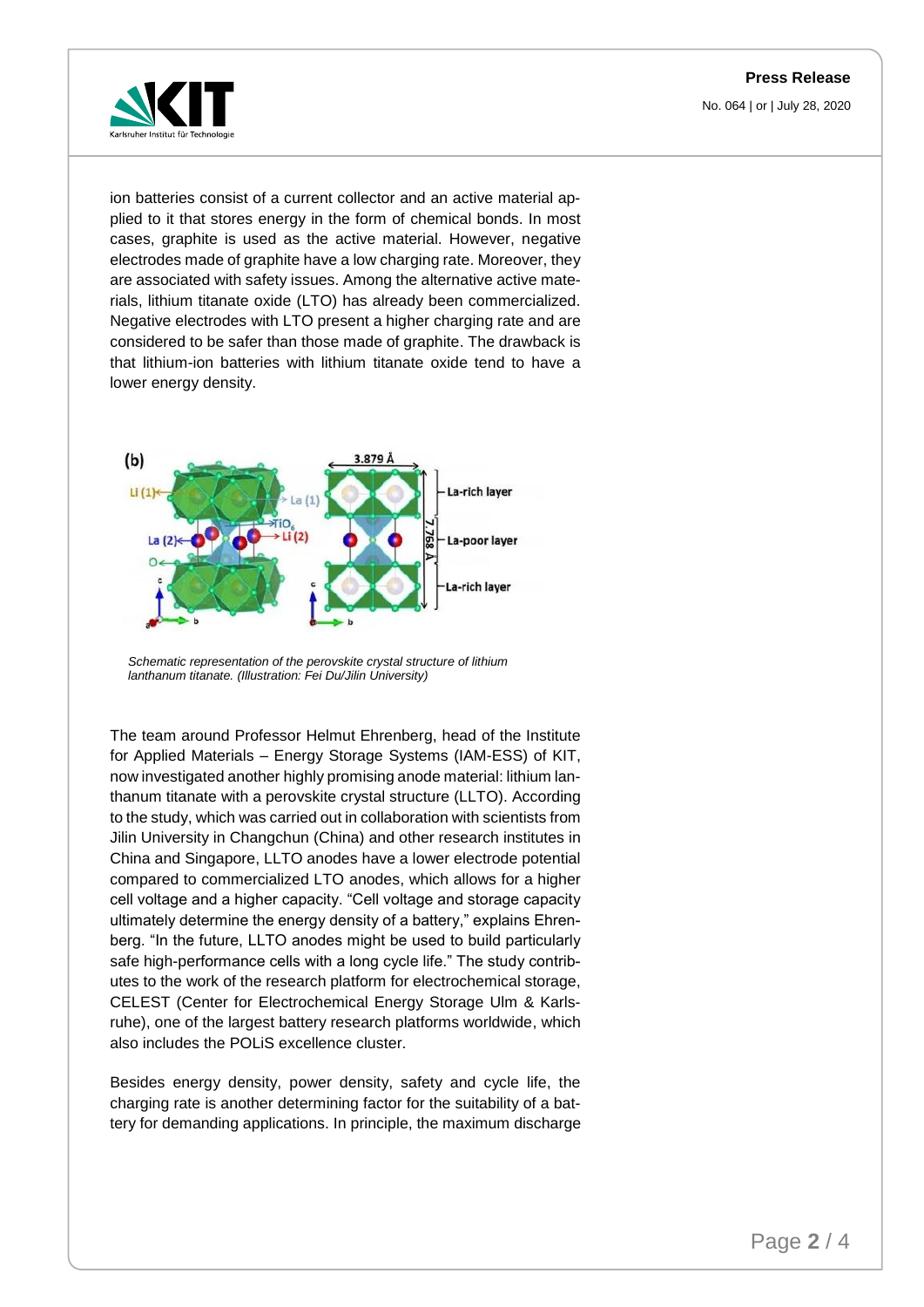

current and the minimum charging time depend on the ion and electron transport both within the solid body and at the interfaces between the electrode and electrolyte materials. To improve the charging rate, it is common practice to reduce the particle size of the electrode material from micro to nano scale. The study, which was published in the *Nature Communications* journal by KIT researchers and their cooperation partners, shows that even particles of a few micrometers in size in LLTOs with a perovskite structure feature a higher power density and a better charging rate than LTO nanoparticles. The research team attributes this to the so-called pseudocapacitance of LLTO: Not only are individual electrons attached to this anode material, but also charged ions, which are bound by weak forces and can reversibly transfer charges to the anode. "Thanks to the larger particles, LLTO basically enables simpler and more cost-effective electrode manufacturing processes," explains Ehrenberg.

#### **Original publication (Open Access):**

*Lu Zhang, Xiaohua Zhang, Guiying Tian, Qinghua Zhang, Michael Knapp, Helmut Ehrenberg, Gang Chen, Zexiang Shen, Guochun Yang, Lin Gu & Fei Du: Lithium lanthanum titanate perovskite as an anode for lithium ion batteries. Nature Communications, 2020. DOI: 10.1038/s41467-020-17233-1* 

#### **More about the KIT Energy Center: [http://www.energie.kit.edu](http://www.energie.kit.edu/)**

**Being "the Research University in the Helmholtz Association," KIT creates and imparts knowledge for the society and the environment. It is the objective to make significant contributions to the global challenges in the fields of energy, mobility, and information. For this, about 9,300 employees cooperate in a broad range of disciplines in natural sciences, engineering sciences, economics, and the humanities and social sciences. KIT prepares its 25,100 students for responsible tasks in society, industry, and science by offering research-based study programs. Innovation efforts at KIT build a bridge between important scientific findings and their application for the benefit of society, economic prosperity, and the preservation of our natural basis of life. KIT is one of the German universities of excellence.**

This press release is available on the internet at [www.sek.kit.edu/presse.php](http://www.sek.kit.edu/presse.php)